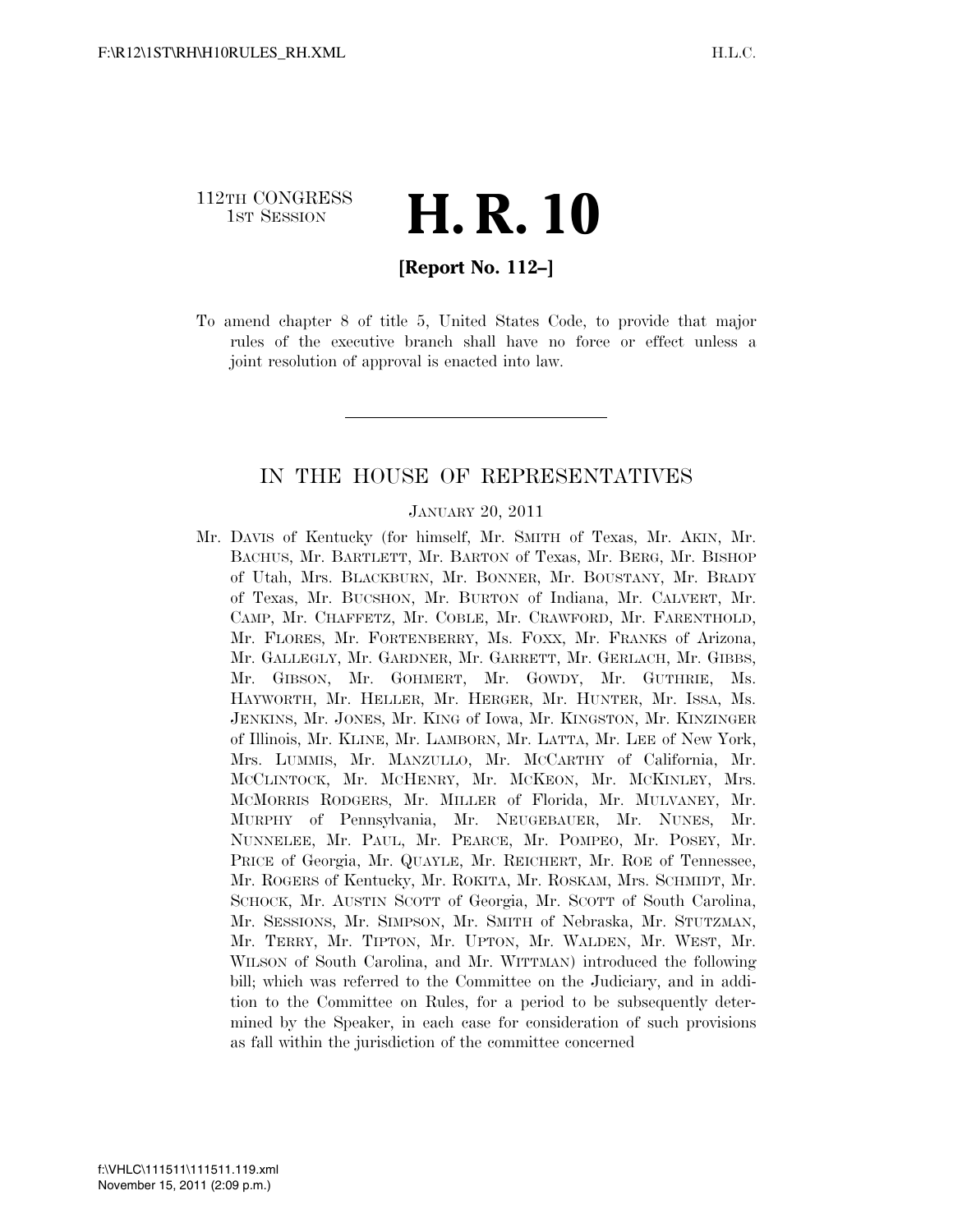## NOVEMBER --, 2011 Additional Cosponsors: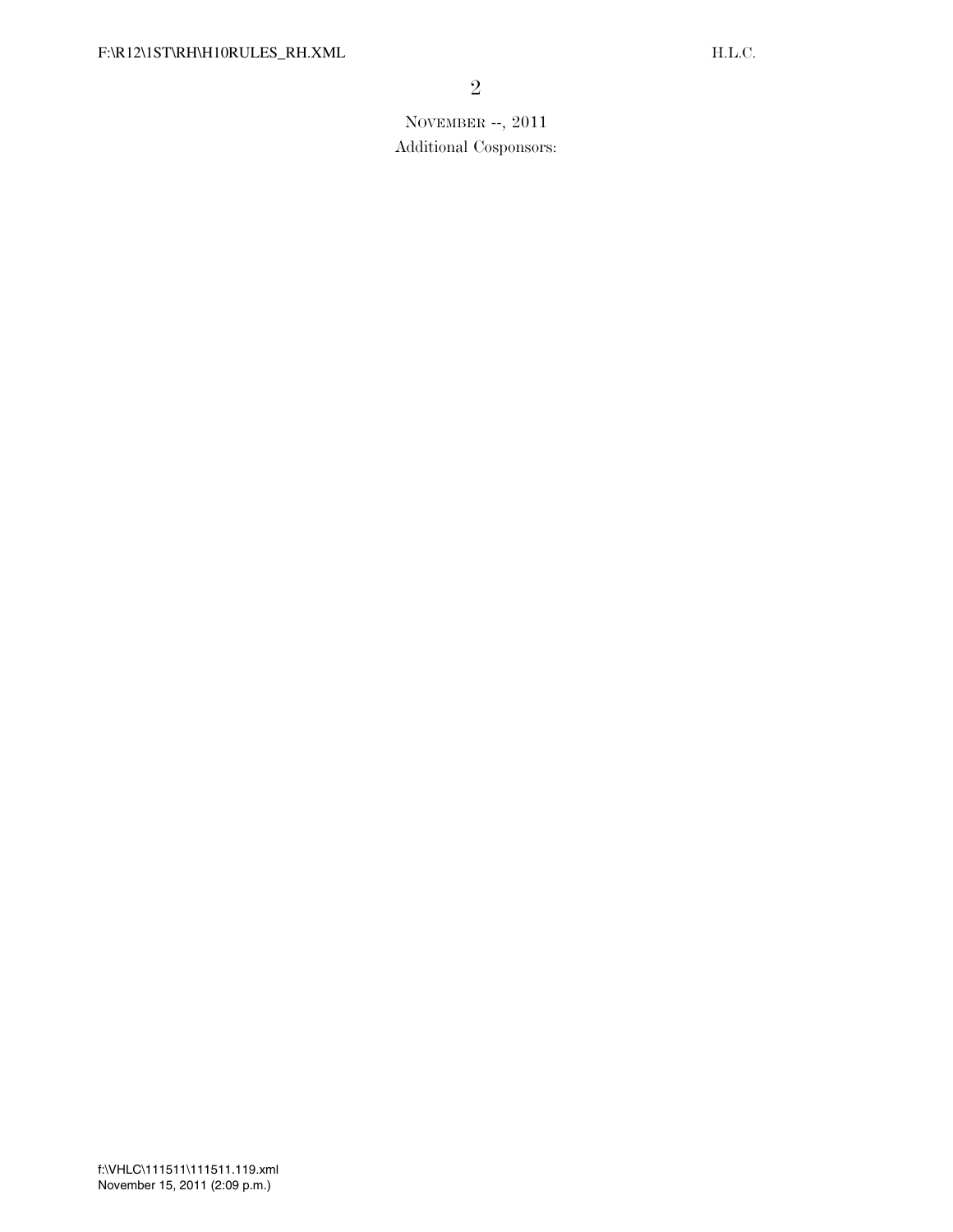#### NOVEMBER --, 2011

Reported from the Committee on Rules with an amendment

[Strike out all after the enacting clause and insert the part printed in italic]

[For text of introduced bill, see copy of bill as introduced on January 20, 2011]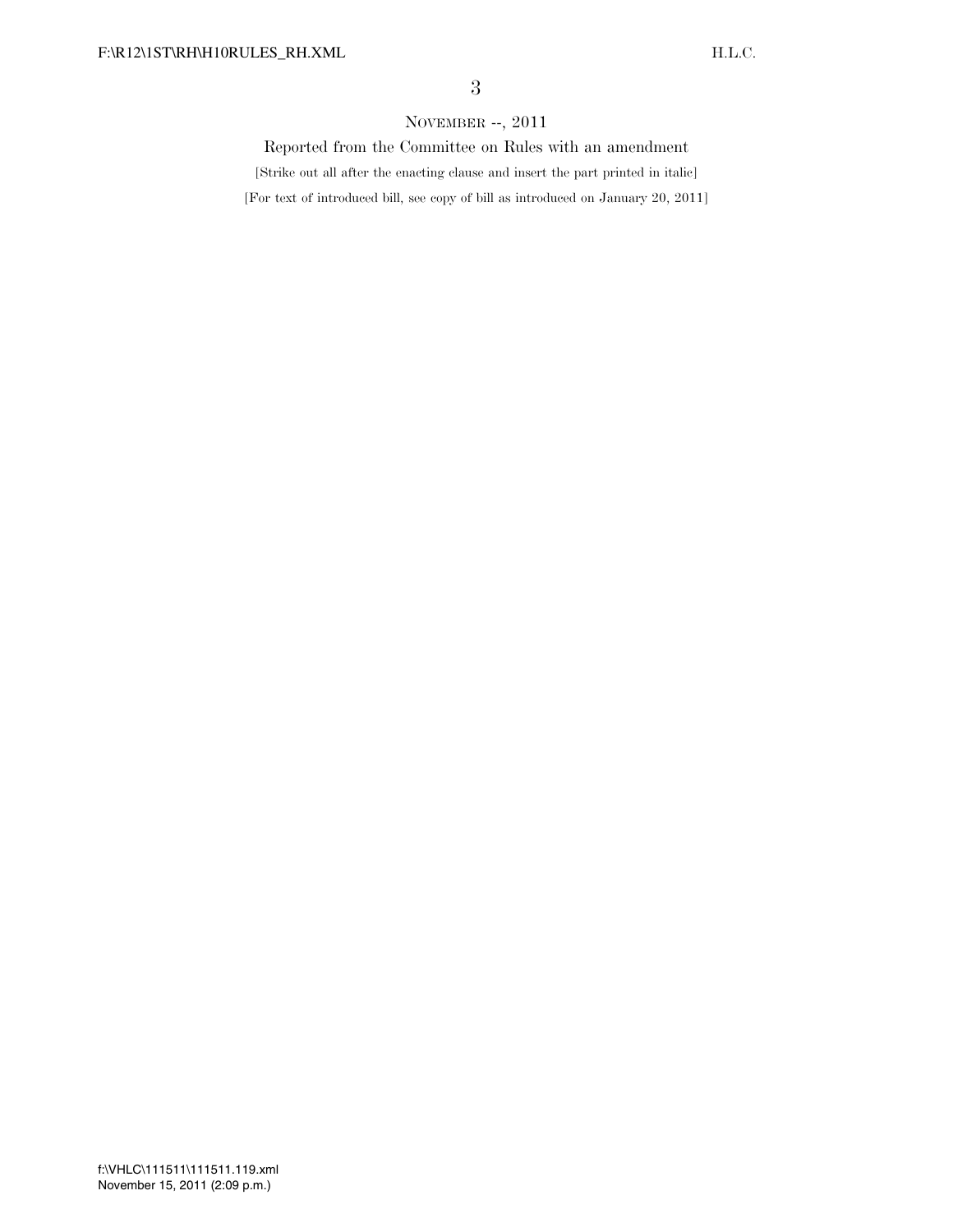# **A BILL**

To amend chapter 8 of title 5, United States Code, to provide that major rules of the executive branch shall have no force or effect unless a joint resolution of approval is enacted into law.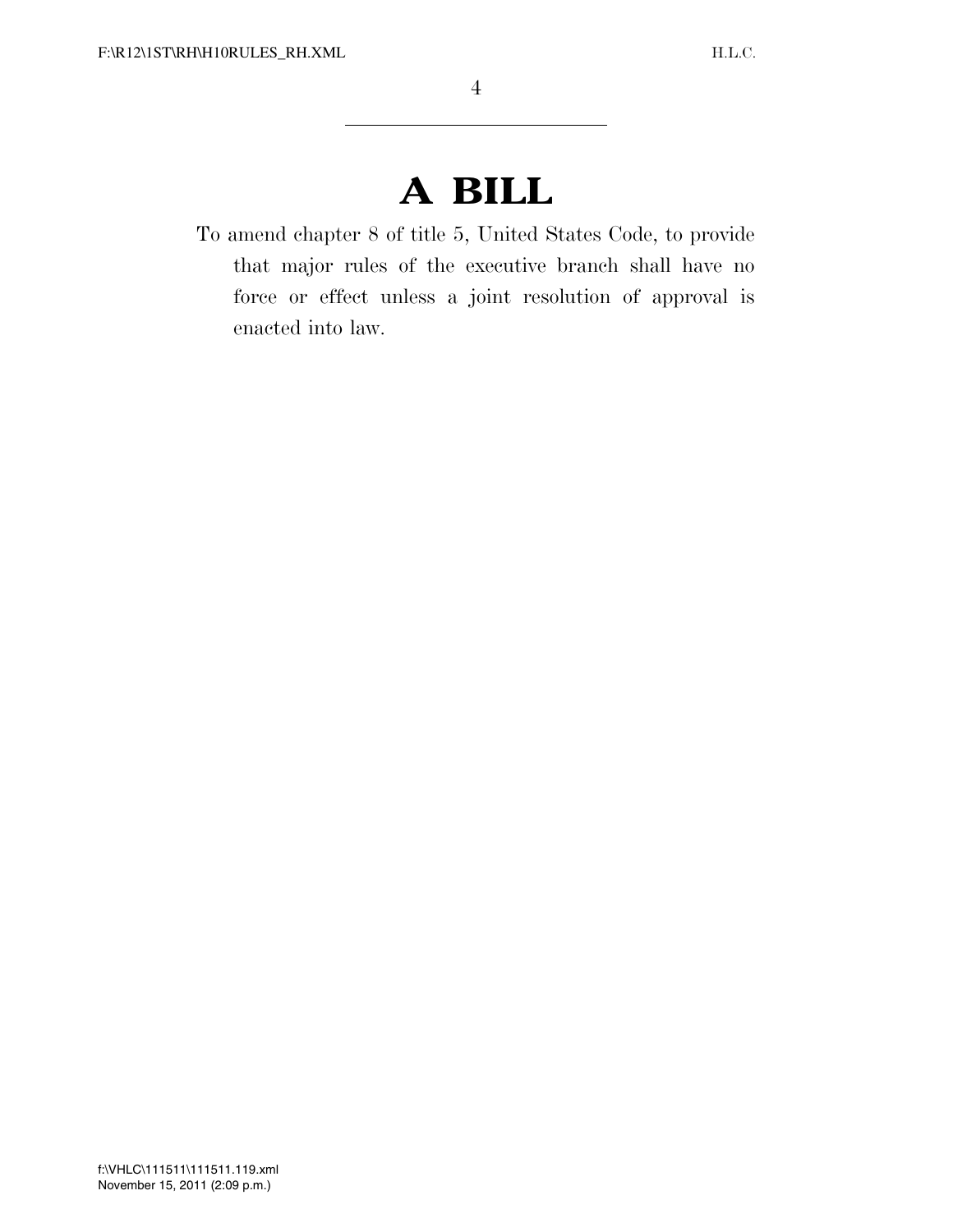*Be it enacted by the Senate and House of Representa- tives of the United States of America in Congress assembled, SECTION 1. SHORT TITLE.* 

 *This Act may be cited as the ''Regulations From the Executive in Need of Scrutiny Act of 2011''.* 

#### *SEC. 2. PURPOSE.*

 *The purpose of this Act is to increase accountability for and transparency in the federal regulatory process. Sec- tion 1 of article I of the United States Constitution grants all legislative powers to Congress. Over time, Congress has excessively delegated its constitutional charge while failing to conduct appropriate oversight and retain accountability for the content of the laws it passes. By requiring a vote in Congress, the REINS Act will result in more carefully drafted and detailed legislation, an improved regulatory process, and a legislative branch that is truly accountable to the American people for the laws imposed upon them. SEC. 3. CONGRESSIONAL REVIEW OF AGENCY RULEMAKING. Chapter 8 of title 5, United States Code, is amended* 

*to read as follows:* 

# *''CHAPTER 8—CONGRESSIONAL REVIEW OF AGENCY RULEMAKING*

*''Sec.* 

*''801. Congressional review.* 

*''802. Congressional approval procedure for major rules.* 

*''803. Congressional disapproval procedure for nonmajor rules.* 

*''804. Definitions.* 

*''805. Judicial review.*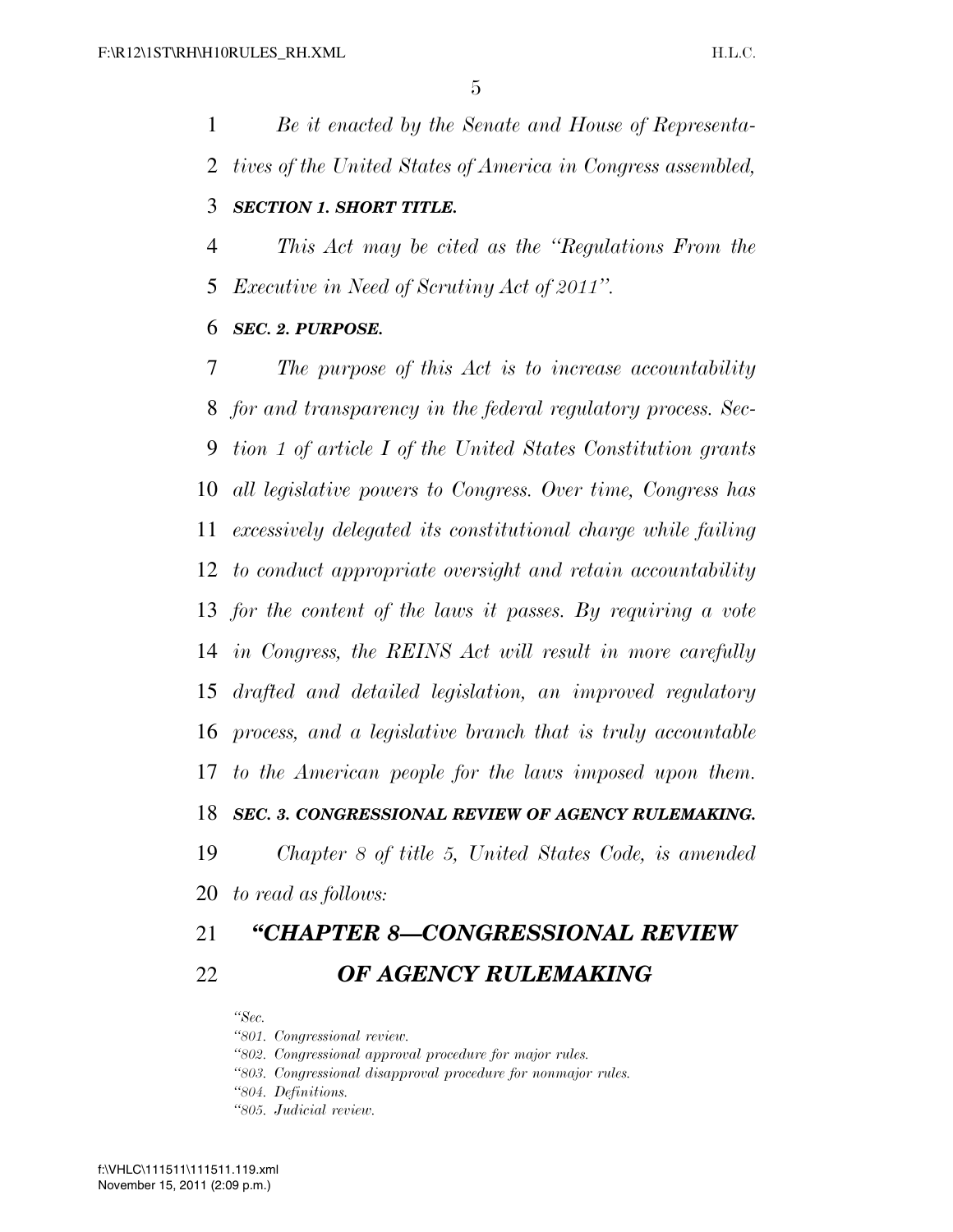*''806. Exemption for monetary policy. ''807. Effective date of certain rules.* 

#### *''§ 801. Congressional review*

 *''(a)(1)(A) Before a rule may take effect, the Federal agency promulgating such rule shall submit to each House of the Congress and to the Comptroller General a report containing—* 

*''(i) a copy of the rule;* 

 *''(ii) a concise general statement relating to the rule;* 

 *''(iii) a classification of the rule as a major or nonmajor rule, including an explanation of the classi- fication specifically addressing each criteria for a major rule contained within sections 804(2)(A), 804(2)(B), and 804(2)(C);* 

 *''(iv) a list of any other related regulatory ac- tions intended to implement the same statutory provi- sion or regulatory objective as well as the individual and aggregate economic effects of those actions; and* 

*''(v) the proposed effective date of the rule.* 

 *''(B) On the date of the submission of the report under subparagraph (A), the Federal agency promulgating the rule shall submit to the Comptroller General and make available to each House of Congress—* 

 *''(i) a complete copy of the cost-benefit analysis of the rule, if any;*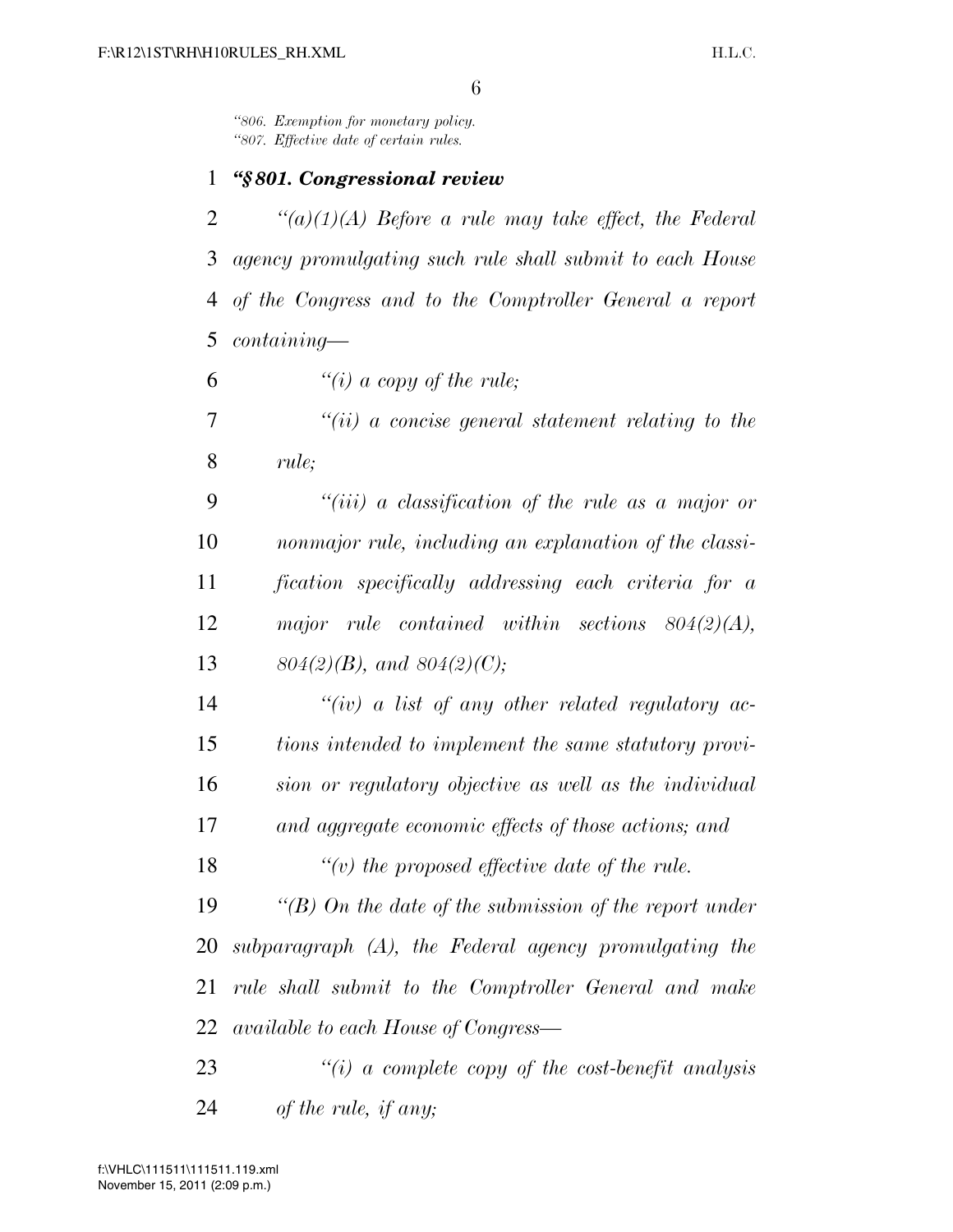| $\mathbf{1}$   | $``(ii)$ the agency's actions pursuant to sections            |
|----------------|---------------------------------------------------------------|
| $\overline{2}$ | 603, 604, 605, 607, and 609 of this title;                    |
| 3              | $``(iii)$ the agency's actions pursuant to sections           |
| $\overline{4}$ | $202, 203, 204,$ and $205$ of the Unfunded Mandates           |
| 5              | Reform Act of 1995; and                                       |
| 6              | $``(iv)$ any other relevant information or require-           |
| 7              | ments under any other Act and any relevant Execu-             |
| 8              | tive orders.                                                  |
| 9              | "(C) Upon receipt of a report submitted under sub-            |
| 10             | $paramph(A)$ , each House shall provide copies of the report  |
| 11             | to the chairman and ranking member of each standing com-      |
| 12             | mittee with jurisdiction under the rules of the House of Rep- |
| 13             | resentatives or the Senate to report a bill to amend the pro- |
| 14             | vision of law under which the rule is issued.                 |
| 15             | "(2)(A) The Comptroller General shall provide a re-           |
| 16             | port on each major rule to the committees of jurisdiction     |
| 17             | by the end of 15 calendar days after the submission or pub-   |
| 18             | lication date as provided in section $802(b)(2)$ . The report |
| 19             | of the Comptroller General shall include an assessment of     |
| 20             | the agency's compliance with procedural steps required by     |
| 21             | paragraph $(1)(B)$ .                                          |
| 22             | $\lq\lq(B)$ Federal agencies shall cooperate with the Comp-   |
| 23             | troller General by providing information relevant to the      |

*Comptroller General's report under subparagraph (A).*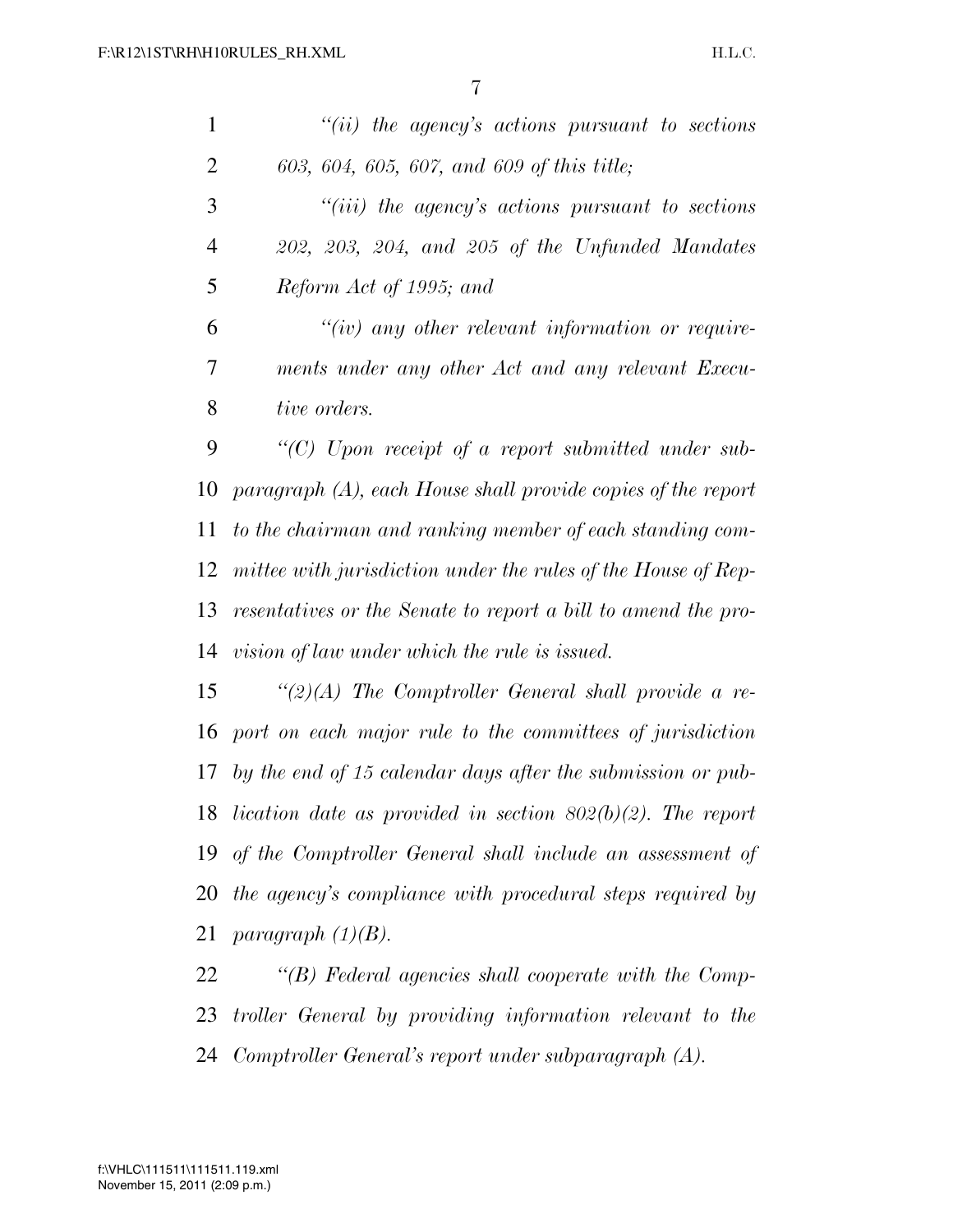*''(3) A major rule relating to a report submitted under paragraph (1) shall take effect upon enactment of a joint resolution of approval described in section 802 or as pro- vided for in the rule following enactment of a joint resolu- tion of approval described in section 802, whichever is later. ''(4) A nonmajor rule shall take effect as provided by section 803 after submission to Congress under paragraph (1).* 

 *''(5) If a joint resolution of approval relating to a major rule is not enacted within the period provided in sub- section (b)(2), then a joint resolution of approval relating to the same rule may not be considered under this chapter in the same Congress by either the House of Representatives or the Senate.* 

 *''(b)(1) A major rule shall not take effect unless the Congress enacts a joint resolution of approval described under section 802.* 

 *''(2) If a joint resolution described in subsection (a) is not enacted into law by the end of 70 session days or legislative days, as applicable, beginning on the date on which the report referred to in section 801(a)(1)(A) is re- ceived by Congress (excluding days either House of Congress is adjourned for more than 3 days during a session of Con-gress), then the rule described in that resolution shall be*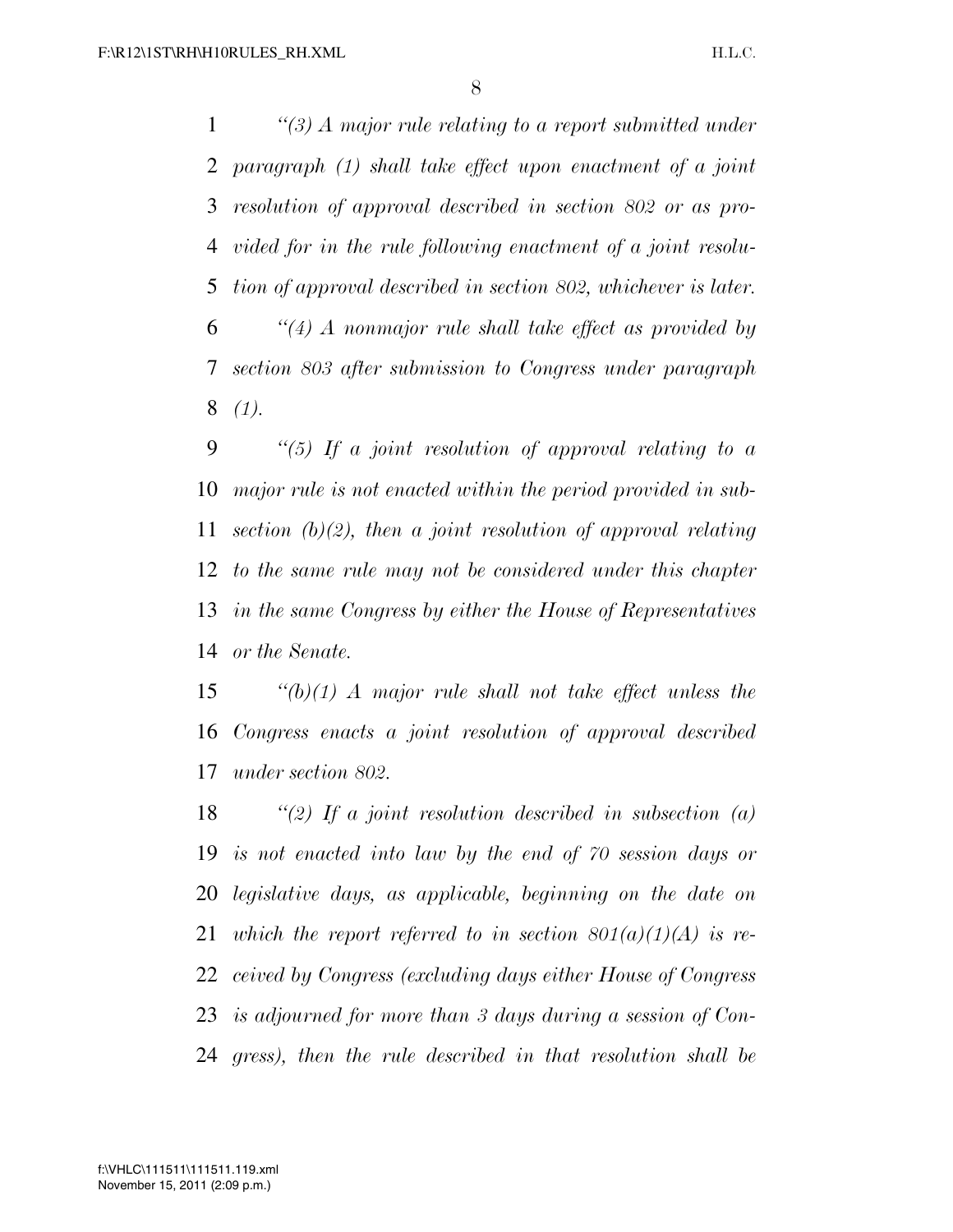*deemed not to be approved and such rule shall not take ef-fect.* 

 *''(c)(1) Notwithstanding any other provision of this section (except subject to paragraph (3)), a major rule may take effect for one 90-calendar-day period if the President makes a determination under paragraph (2) and submits written notice of such determination to the Congress.* 

 *''(2) Paragraph (1) applies to a determination made by the President by Executive order that the major rule should take effect because such rule is—* 

 *''(A) necessary because of an imminent threat to health or safety or other emergency;* 

 *''(B) necessary for the enforcement of criminal laws;* 

*''(C) necessary for national security; or* 

 *''(D) issued pursuant to any statute imple-menting an international trade agreement.* 

 *''(3) An exercise by the President of the authority under this subsection shall have no effect on the procedures under section 802.* 

 *''(d)(1) In addition to the opportunity for review oth- erwise provided under this chapter, in the case of any rule for which a report was submitted in accordance with sub- section (a)(1)(A) during the period beginning on the date occurring—*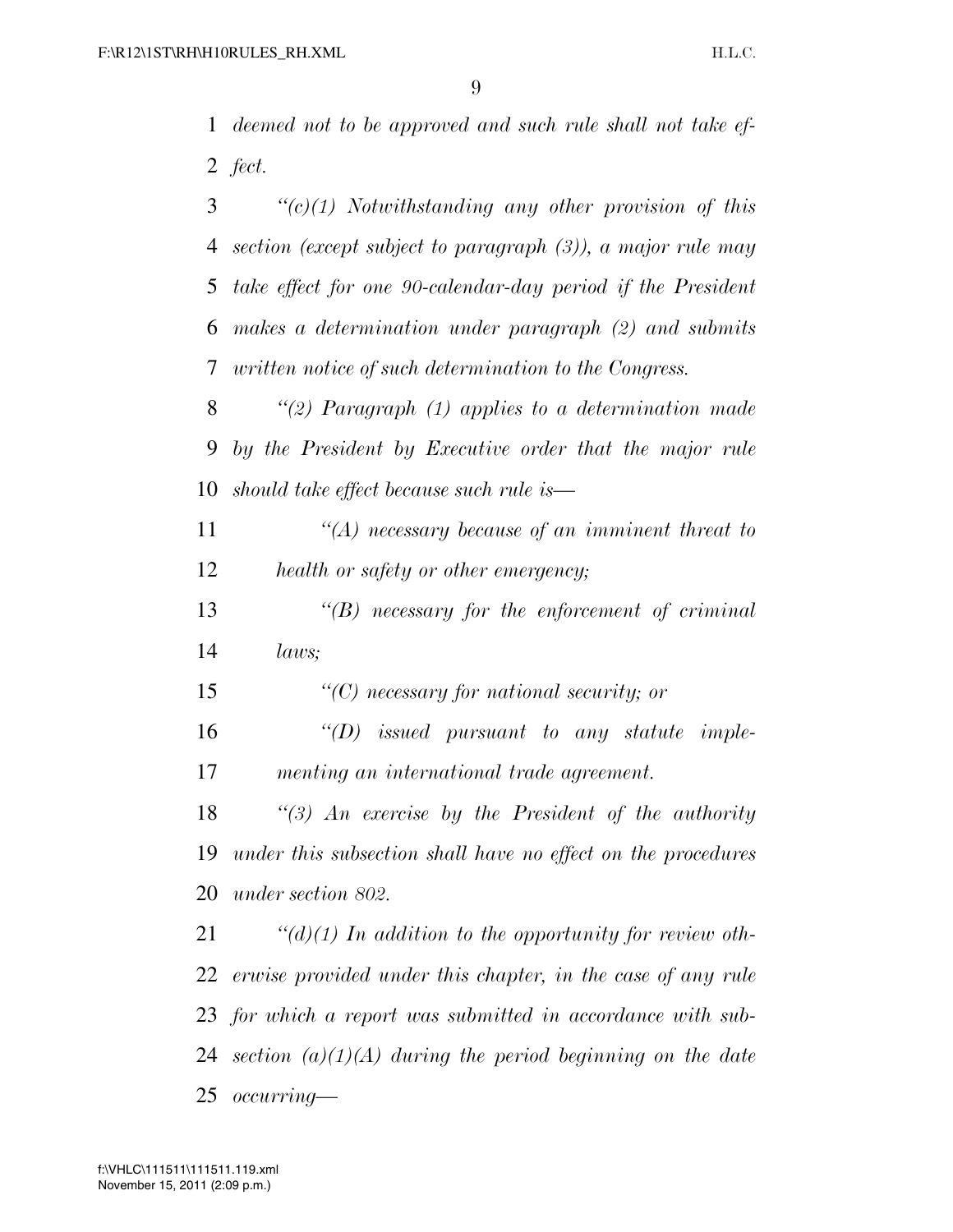| $\mathbf{1}$   | "(A) in the case of the Senate, 60 session days,               |
|----------------|----------------------------------------------------------------|
| $\overline{2}$ | or                                                             |
| 3              | "(B) in the case of the House of Representatives,              |
| $\overline{4}$ | 60 legislative days,                                           |
| 5              | before the date the Congress is scheduled to adjourn a session |
| 6              | of Congress through the date on which the same or suc-         |
| 7              | ceeding Congress first convenes its next session, sections 802 |
| 8              | and 803 shall apply to such rule in the succeeding session     |
| 9              | of Congress.                                                   |
| 10             | "(2)(A) In applying sections 802 and 803 for purposes          |
| 11             | of such additional review, a rule described under paragraph    |
| 12             | $(1)$ shall be treated as though—                              |
| 13             | $\lq\lq(i)$ such rule were published in the Federal Reg-       |
| 14             | $ister\ on$ —                                                  |
| 15             | "(I) in the case of the Senate, the 15th ses-                  |
| 16             | sion day, or                                                   |
| 17             | "(II) in the case of the House of Representa-                  |
| 18             | tives, the 15th legislative day,                               |
| 19             | after the succeeding session of Congress first convenes;       |
| 20             | and                                                            |
| 21             | $``(ii)$ a report on such rule were submitted to               |
| 22             | Congress under subsection $(a)(1)$ on such date.               |
| 23             | " $(B)$ Nothing in this paragraph shall be construed to        |
| 24             | affect the requirement under subsection $(a)(1)$ that a report |
| 25             | shall be submitted to Congress before a rule can take effect.  |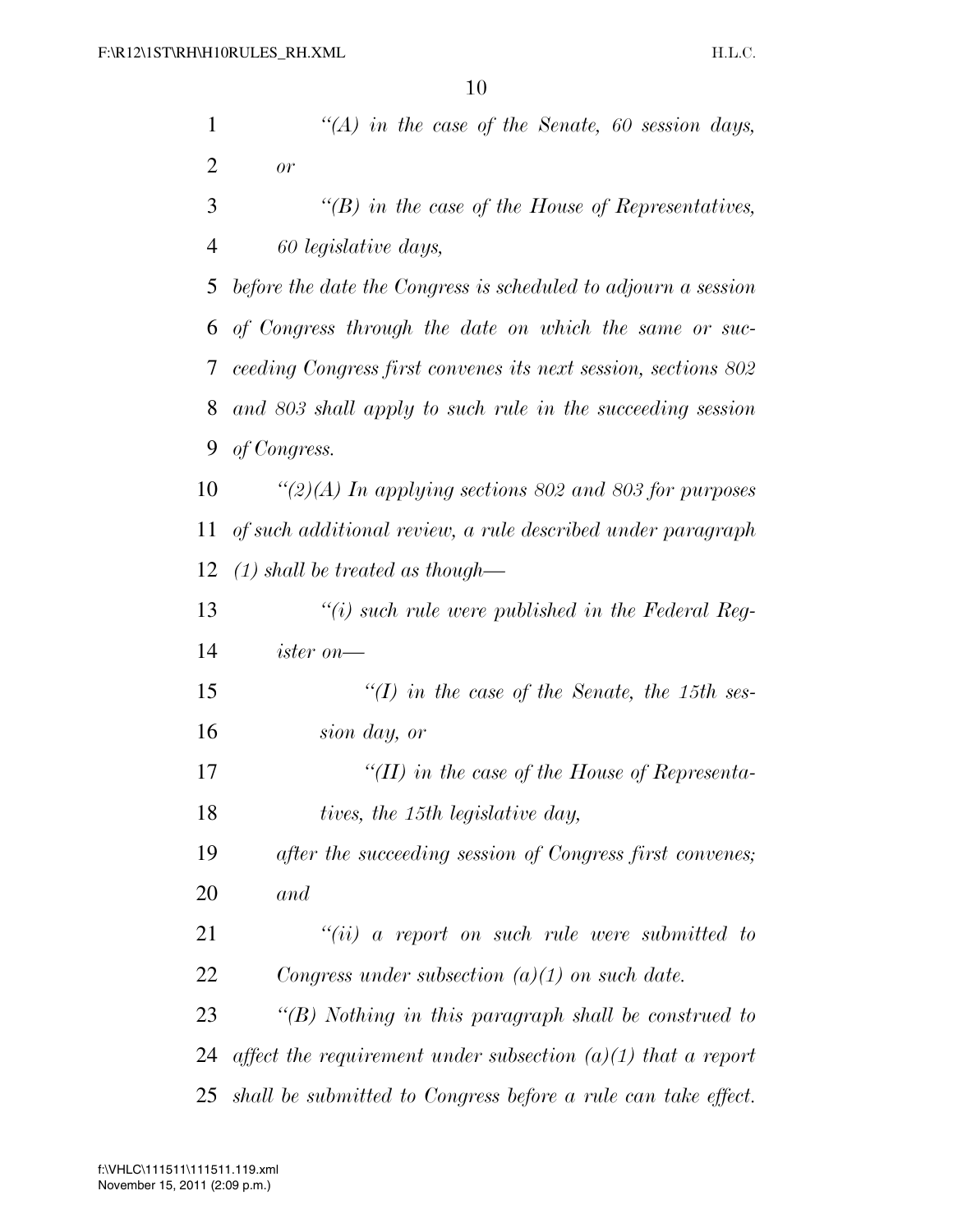*''(3) A rule described under paragraph (1) shall take effect as otherwise provided by law (including other sub-sections of this section).* 

# *''§ 802. Congressional approval procedure for major rules*

 *''(a)(1) For purposes of this section, the term 'joint res- olution' means only a joint resolution addressing a report classifying a rule as major pursuant to section 801(a)(1)(A)(iii) that—* 

*''(A) bears no preamble;* 

 *''(B) bears the following title (with blanks filled as appropriate): 'Approving the rule submitted by*  13 *relating to*  $\therefore$ 

 *''(C) includes after its resolving clause only the following (with blanks filled as appropriate): 'That Congress approves the rule submitted by re-lating to*  $\therefore$  *and* 

*''(D) is introduced pursuant to paragraph (2).* 

 *''(2) After a House of Congress receives a report classifying a rule as major pursuant to section 801(a)(1)(A)(iii), the majority leader of that House (or his or her respective designee) shall introduce (by request, if ap- propriate) a joint resolution described in paragraph (1)— ''(A) in the case of the House of Representatives, within three legislative days; and*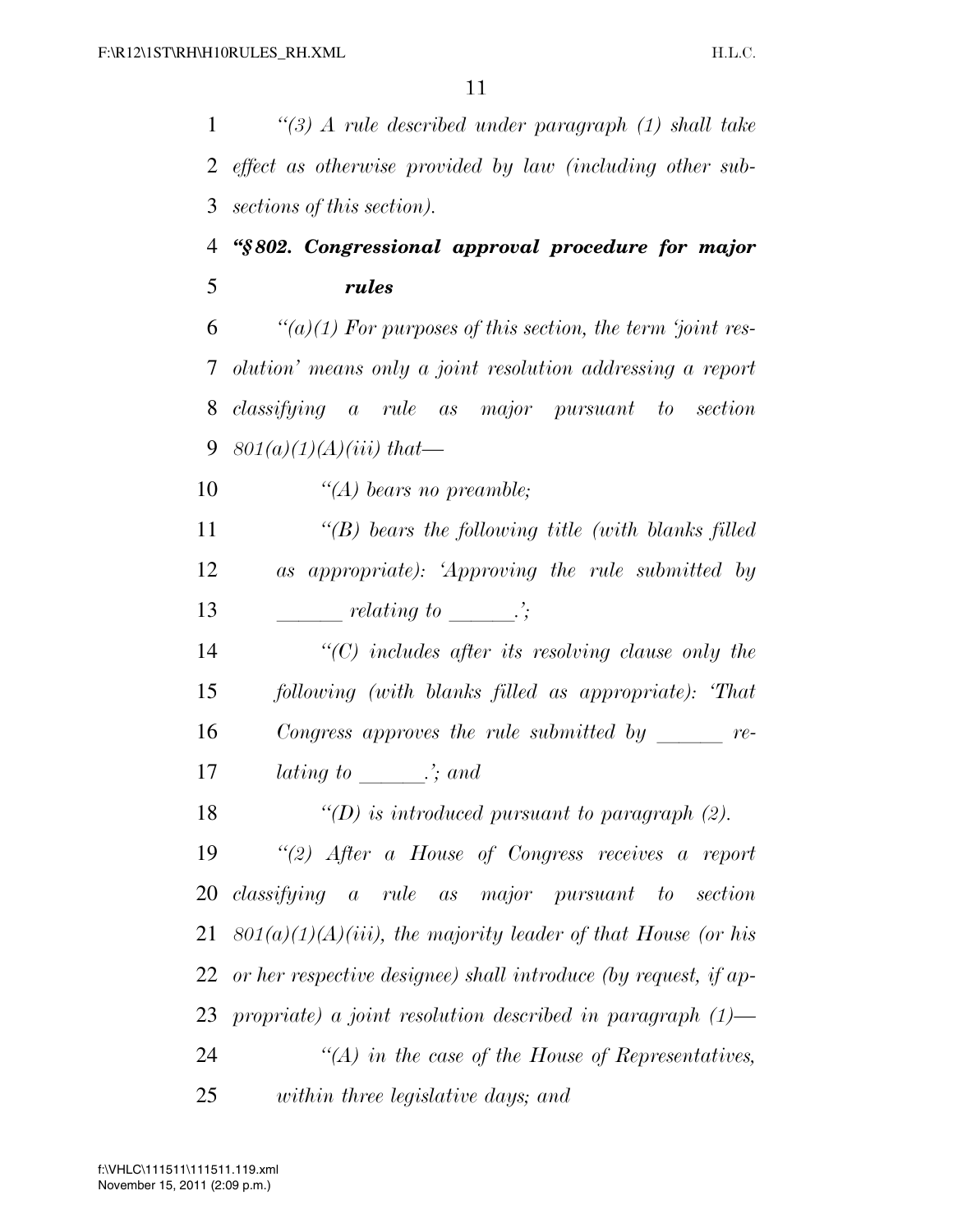*''(B) in the case of the Senate, within three ses-sion days.* 

 *''(3) A joint resolution described in paragraph (1) shall not be subject to amendment at any stage of pro-ceeding.* 

 *''(b) A joint resolution described in subsection (a) shall be referred in each House of Congress to the committees hav- ing jurisdiction over the provision of law under which the rule is issued.* 

 *''(c) In the Senate, if the committee or committees to which a joint resolution described in subsection (a) has been referred have not reported it at the end of 15 session days after its introduction, such committee or committees shall be automatically discharged from further consideration of the resolution and it shall be placed on the calendar. A vote on final passage of the resolution shall be taken on or before the close of the 15th session day after the resolution is re- ported by the committee or committees to which it was re- ferred, or after such committee or committees have been dis-charged from further consideration of the resolution.* 

 *''(d)(1) In the Senate, when the committee or commit- tees to which a joint resolution is referred have reported, or when a committee or committees are discharged (under subsection (c)) from further consideration of a joint resolu-tion described in subsection (a), it is at any time thereafter*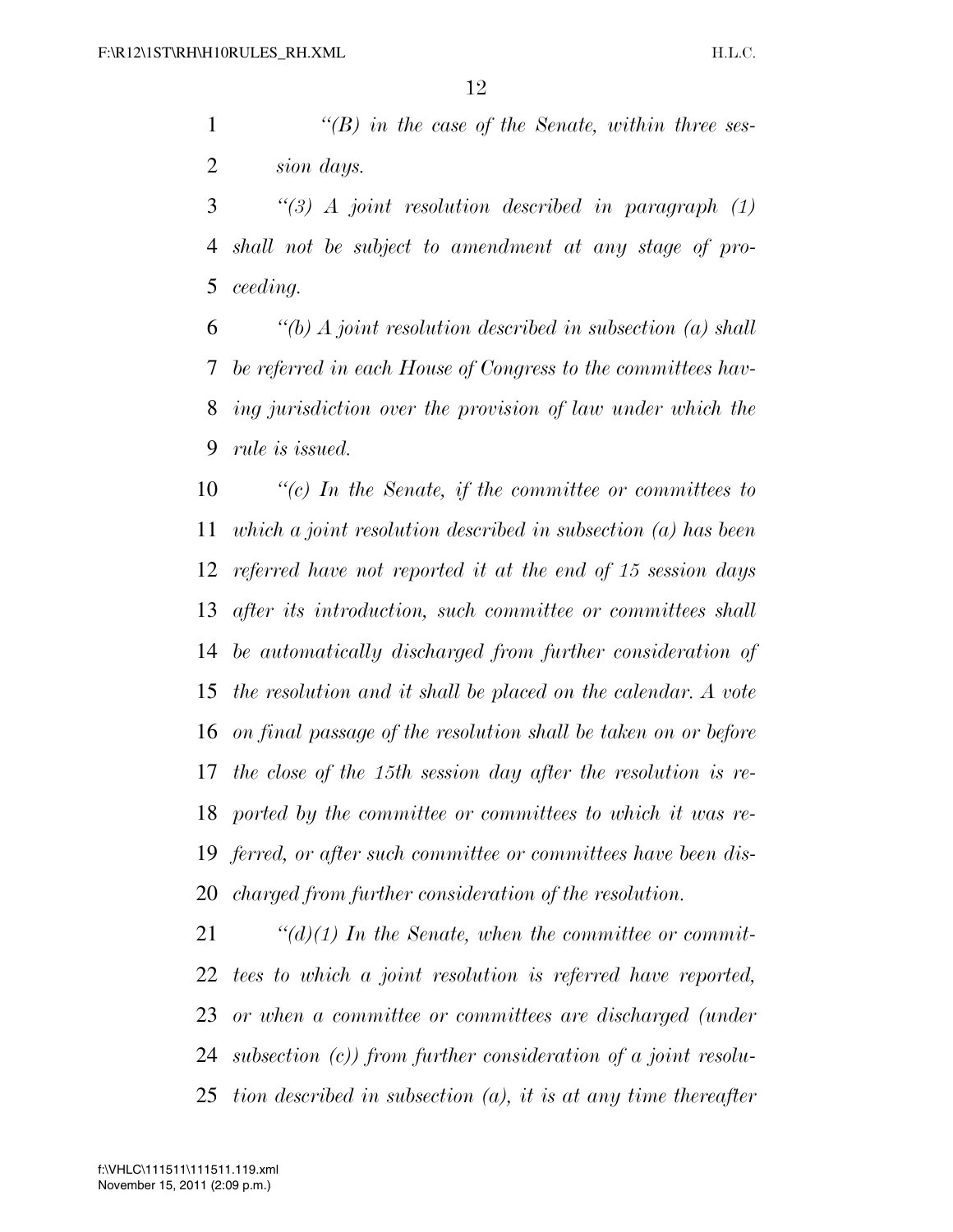*in order (even though a previous motion to the same effect has been disagreed to) for a motion to proceed to the consid- eration of the joint resolution, and all points of order against the joint resolution (and against consideration of the joint resolution) are waived. The motion is not subject to amendment, or to a motion to postpone, or to a motion to proceed to the consideration of other business. A motion to reconsider the vote by which the motion is agreed to or disagreed to shall not be in order. If a motion to proceed to the consideration of the joint resolution is agreed to, the joint resolution shall remain the unfinished business of the Senate until disposed of.* 

 *''(2) In the Senate, debate on the joint resolution, and on all debatable motions and appeals in connection there- with, shall be limited to not more than 2 hours, which shall be divided equally between those favoring and those oppos- ing the joint resolution. A motion to further limit debate is in order and not debatable. An amendment to, or a mo- tion to postpone, or a motion to proceed to the consideration of other business, or a motion to recommit the joint resolu-tion is not in order.* 

 *''(3) In the Senate, immediately following the conclu- sion of the debate on a joint resolution described in sub- section (a), and a single quorum call at the conclusion of the debate if requested in accordance with the rules of the*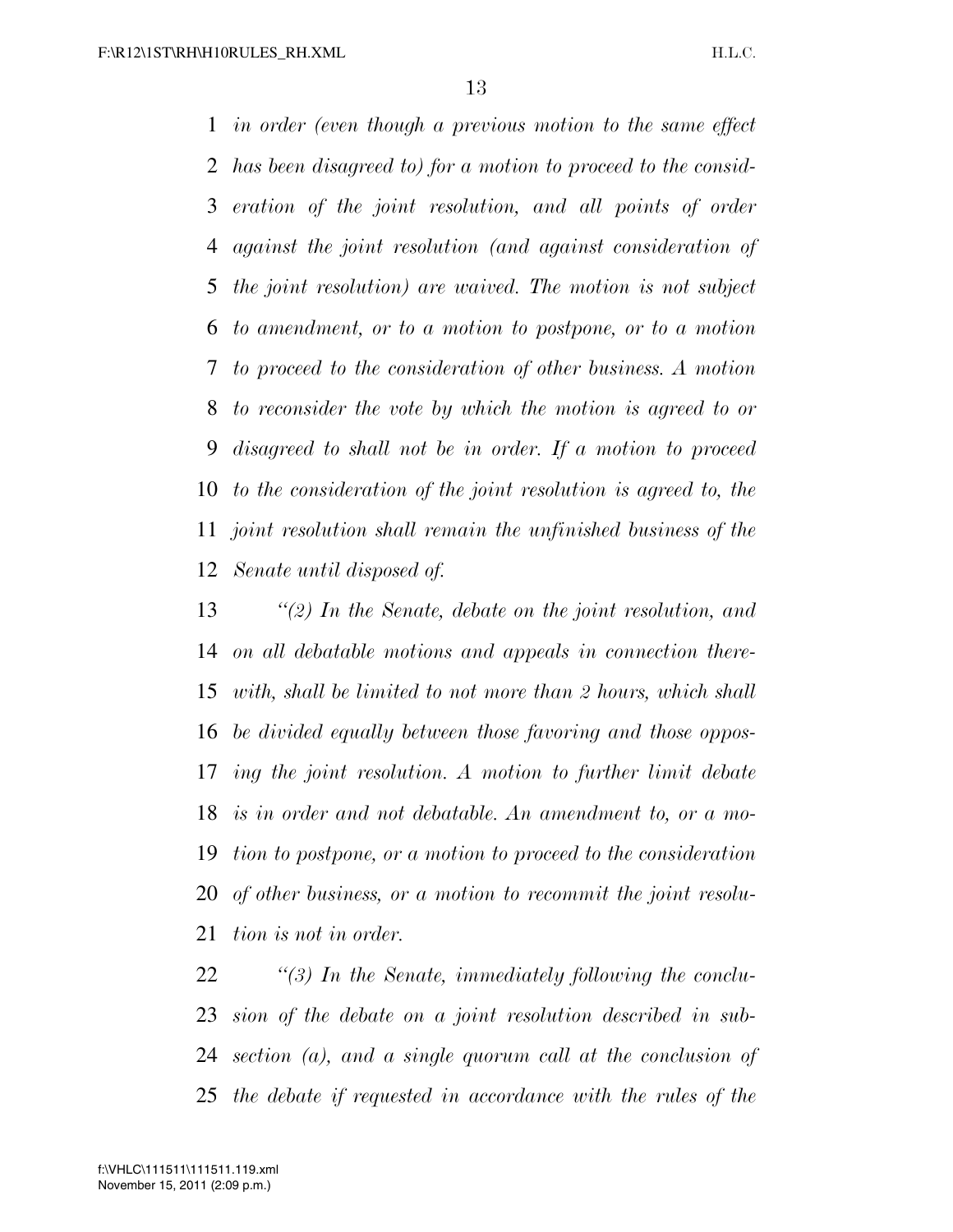*Senate, the vote on final passage of the joint resolution shall occur.* 

 *''(4) Appeals from the decisions of the Chair relating to the application of the rules of the Senate to the procedure relating to a joint resolution described in subsection (a) shall be decided without debate.* 

 *''(e) In the House of Representatives, if any committee to which a joint resolution described in subsection (a) has been referred has not reported it to the House at the end of 15 legislative days after its introduction, such committee shall be discharged from further consideration of the joint resolution, and it shall be placed on the appropriate cal- endar. On the second and fourth Thursdays of each month it shall be in order at any time for the Speaker to recognize a Member who favors passage of a joint resolution that has appeared on the calendar for at least 5 legislative days to call up that joint resolution for immediate consideration in the House without intervention of any point of order. When so called up a joint resolution shall be considered as read and shall be debatable for 1 hour equally divided and controlled by the proponent and an opponent, and the pre- vious question shall be considered as ordered to its passage without intervening motion. It shall not be in order to re- consider the vote on passage. If a vote on final passage of the joint resolution has not been taken by the third Thurs-*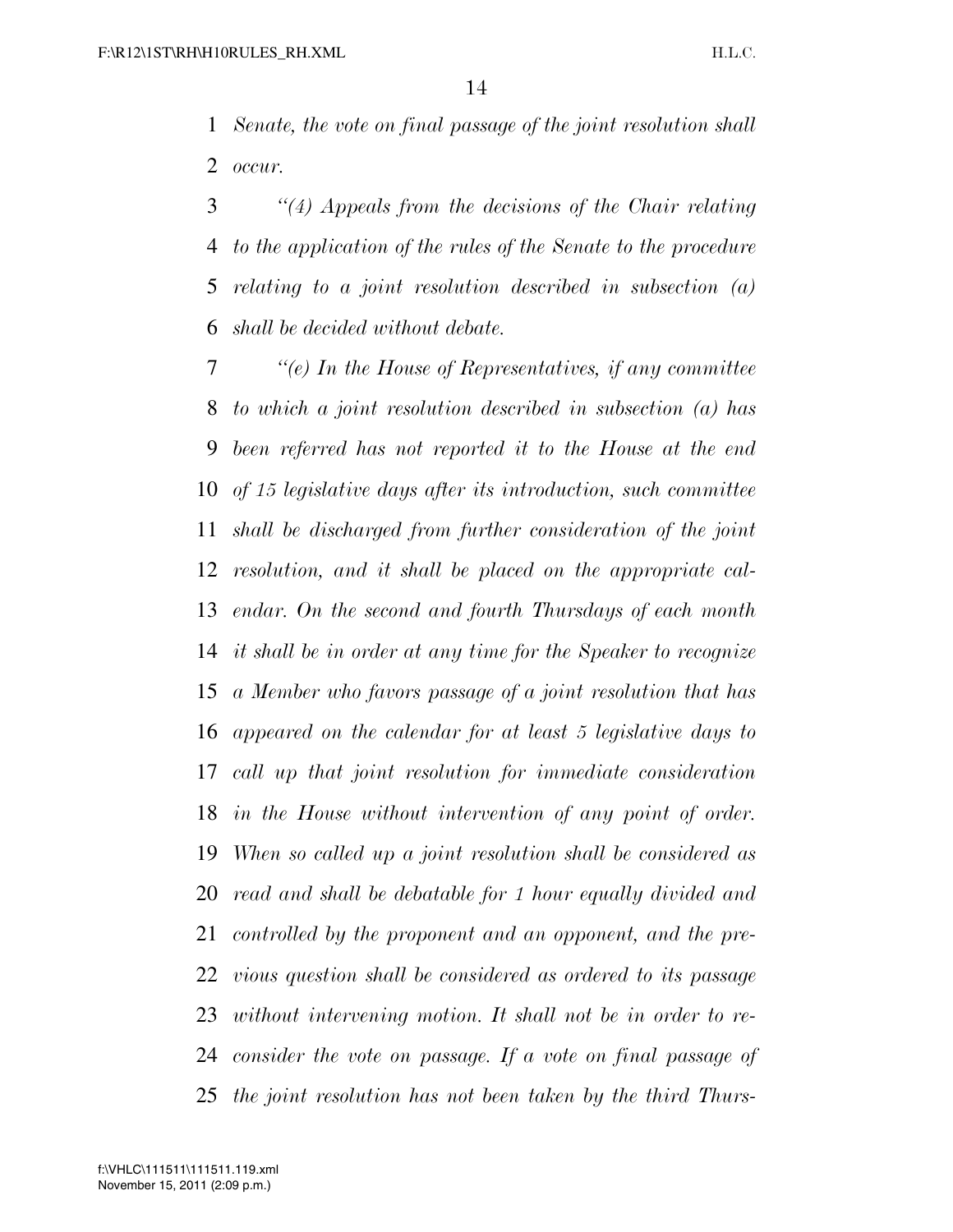*day on which the Speaker may recognize a Member under this subsection, such vote shall be taken on that day.* 

 *''(f)(1) If, before passing a joint resolution described in subsection (a), one House receives from the other a joint resolution having the same text, then—* 

 *''(A) the joint resolution of the other House shall not be referred to a committee; and* 

 *''(B) the procedure in the receiving House shall be the same as if no joint resolution had been received from the other House until the vote on passage, when the joint resolution received from the other House shall supplant the joint resolution of the receiving House.* 

 *''(2) This subsection shall not apply to the House of Representatives if the joint resolution received from the Sen-ate is a revenue measure.* 

 *''(g) If either House has not taken a vote on final pas- sage of the joint resolution by the last day of the period described in section 801(b)(2), then such vote shall be taken on that day.* 

 *''(h) This section and section 803 are enacted by Con-gress—* 

 *''(1) as an exercise of the rulemaking power of the Senate and House of Representatives, respectively, and as such is deemed to be part of the rules of each*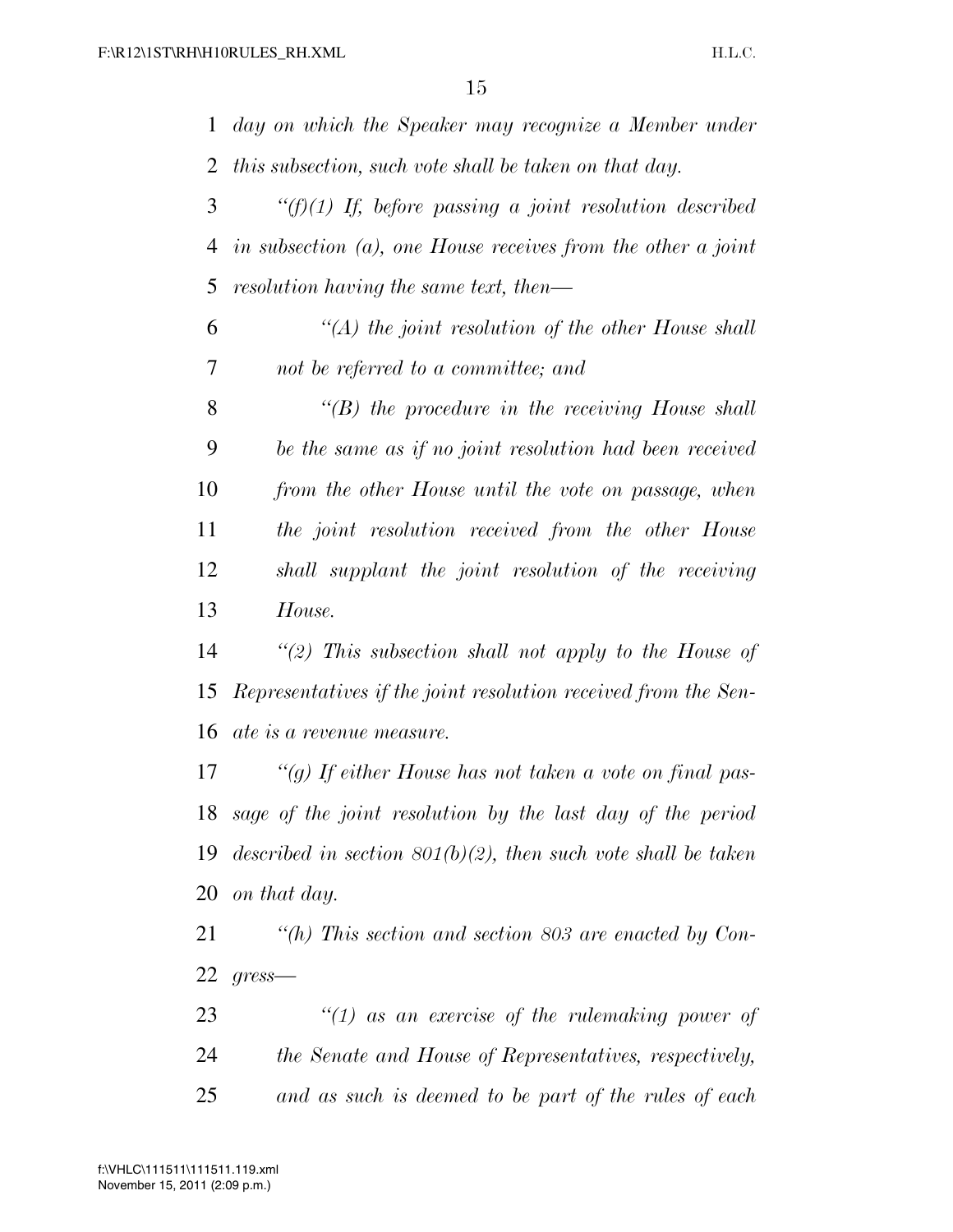*House, respectively, but applicable only with respect to the procedure to be followed in that House in the case of a joint resolution described in subsection (a) and superseding other rules only where explicitly so; and ''(2) with full recognition of the Constitutional right of either House to change the rules (so far as they relate to the procedure of that House) at any time, in the same manner and to the same extent as in the case of any other rule of that House. ''§ 803. Congressional disapproval procedure for nonmajor rules ''(a) For purposes of this section, the term 'joint resolu- tion' means only a joint resolution introduced in the period beginning on the date on which the report referred to in section 801(a)(1)(A) is received by Congress and ending 60 days thereafter (excluding days either House of Congress is adjourned for more than 3 days during a session of Con- gress), the matter after the resolving clause of which is as follows: 'That Congress disapproves the nonmajor rule sub-mitted by the <u><i>relating to*</u> \_, and such rule shall *have no force or effect.' (The blank spaces being appro-*

*priately filled in).*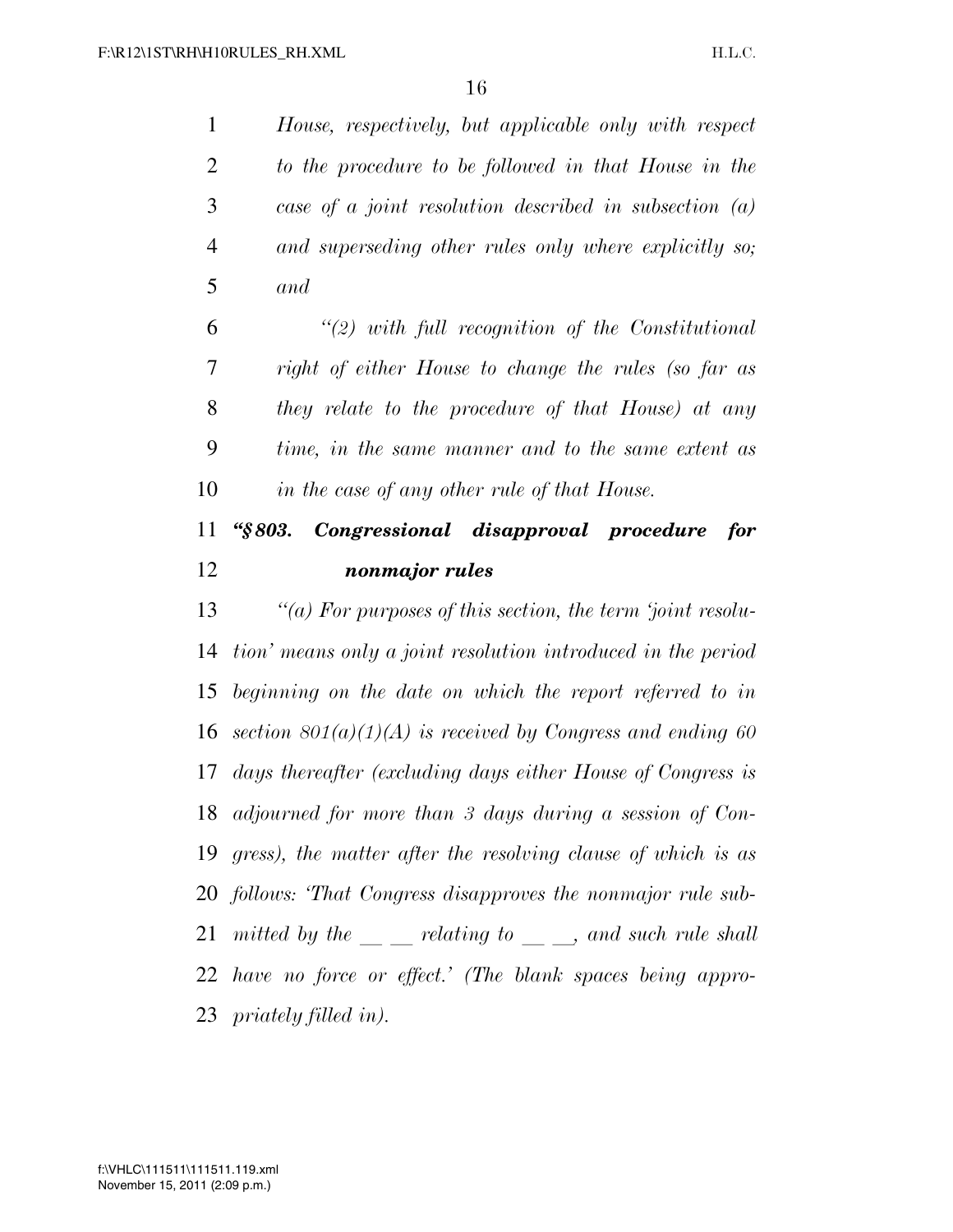*''(b)(1) A joint resolution described in subsection (a) shall be referred to the committees in each House of Con-gress with jurisdiction.* 

 *''(2) For purposes of this section, the term submission or publication date means the later of the date on which— ''(A) the Congress receives the report submitted under section 801(a)(1); or* 

 *''(B) the nonmajor rule is published in the Fed-eral Register, if so published.* 

 *''(c) In the Senate, if the committee to which is referred a joint resolution described in subsection (a) has not re- ported such joint resolution (or an identical joint resolu- tion) at the end of 15 session days after the date of introduc- tion of the joint resolution, such committee may be dis- charged from further consideration of such joint resolution upon a petition supported in writing by 30 Members of the Senate, and such joint resolution shall be placed on the cal-endar.* 

 *''(d)(1) In the Senate, when the committee to which a joint resolution is referred has reported, or when a com- mittee is discharged (under subsection (c)) from further con- sideration of a joint resolution described in subsection (a), it is at any time thereafter in order (even though a previous motion to the same effect has been disagreed to) for a motion to proceed to the consideration of the joint resolution, and*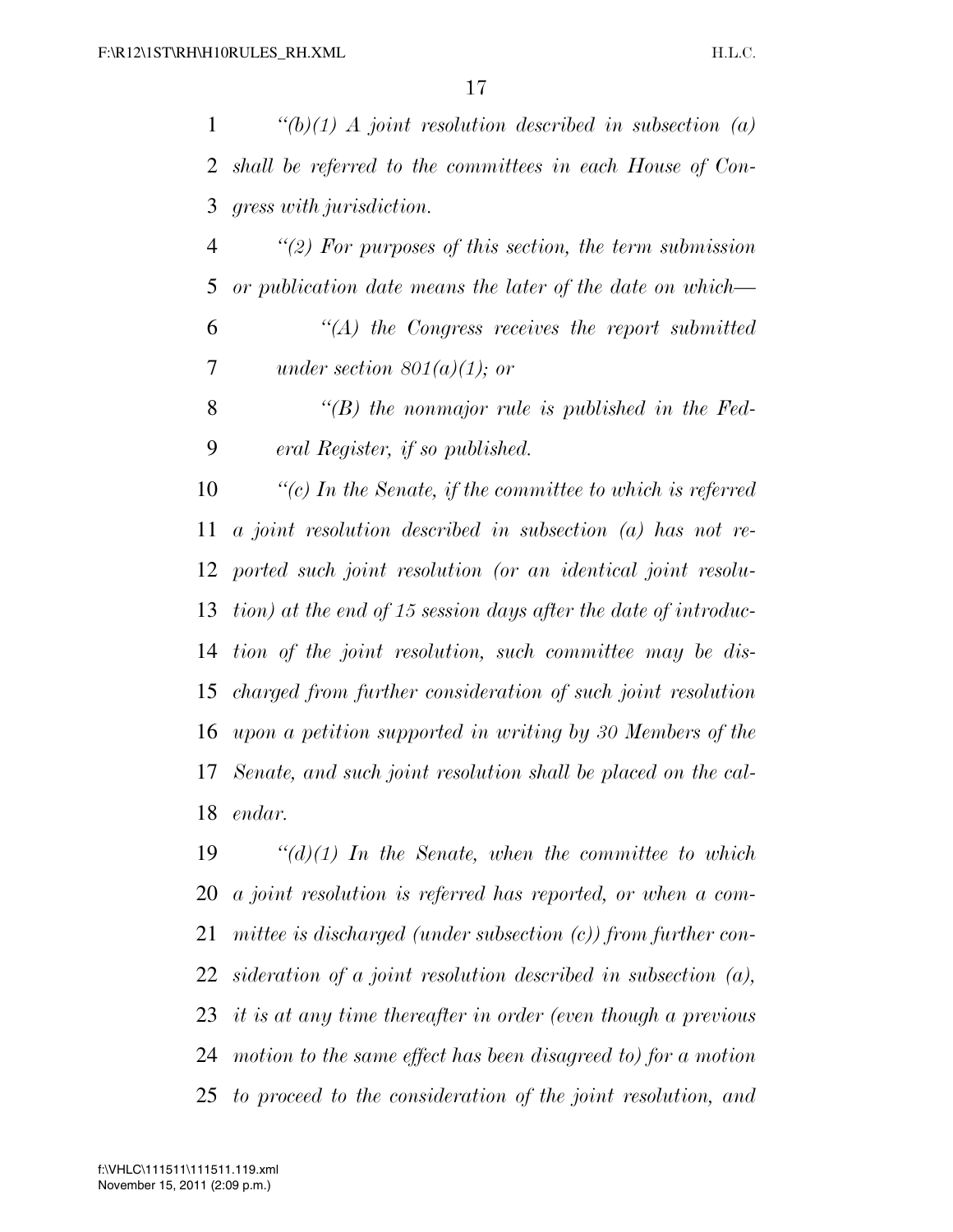*all points of order against the joint resolution (and against consideration of the joint resolution) are waived. The mo- tion is not subject to amendment, or to a motion to post- pone, or to a motion to proceed to the consideration of other business. A motion to reconsider the vote by which the mo- tion is agreed to or disagreed to shall not be in order. If a motion to proceed to the consideration of the joint resolu- tion is agreed to, the joint resolution shall remain the unfin-ished business of the Senate until disposed of.* 

 *''(2) In the Senate, debate on the joint resolution, and on all debatable motions and appeals in connection there- with, shall be limited to not more than 10 hours, which shall be divided equally between those favoring and those opposing the joint resolution. A motion to further limit de- bate is in order and not debatable. An amendment to, or a motion to postpone, or a motion to proceed to the consid- eration of other business, or a motion to recommit the joint resolution is not in order.* 

 *''(3) In the Senate, immediately following the conclu- sion of the debate on a joint resolution described in sub- section (a), and a single quorum call at the conclusion of the debate if requested in accordance with the rules of the Senate, the vote on final passage of the joint resolution shall occur.*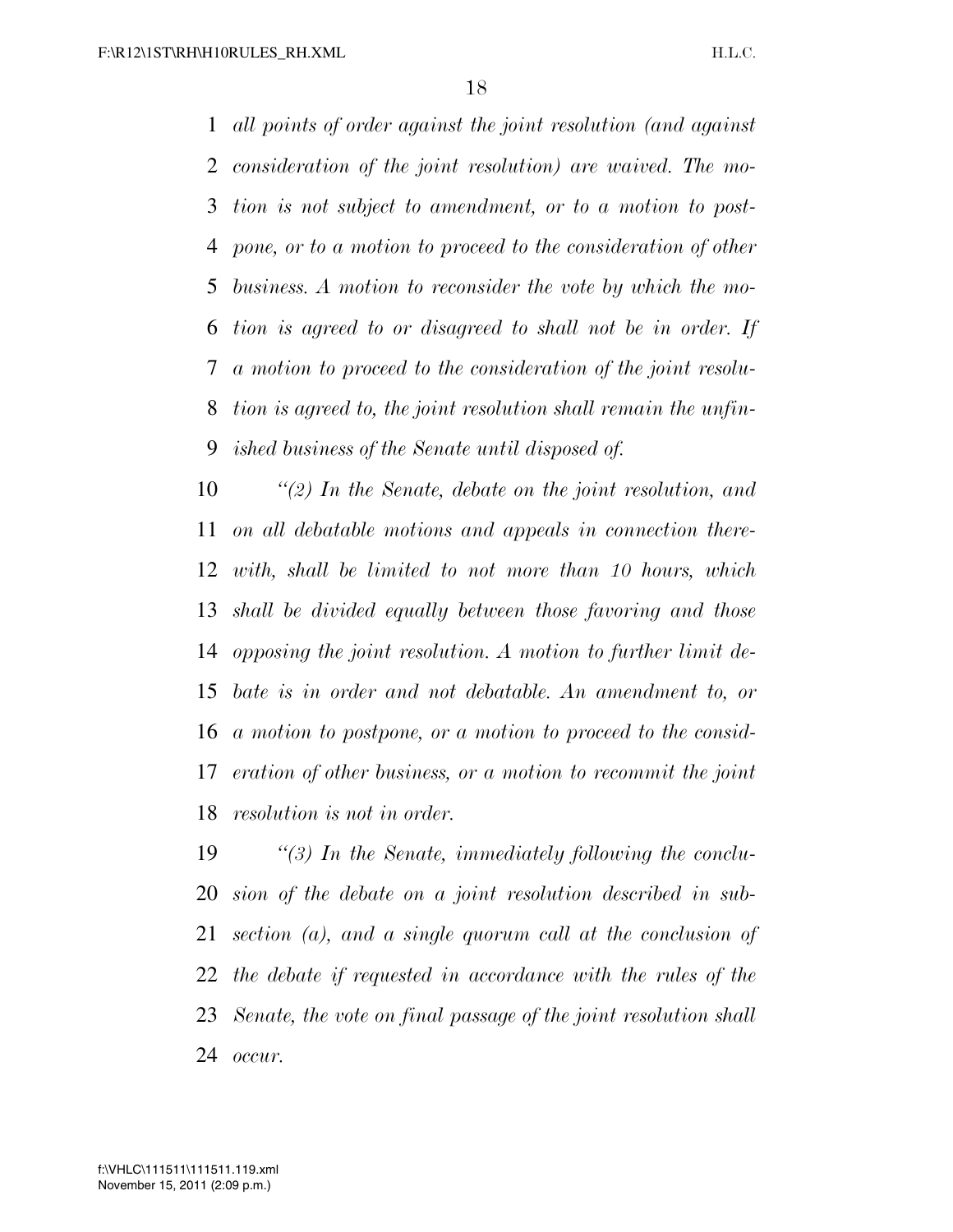*''(4) Appeals from the decisions of the Chair relating to the application of the rules of the Senate to the procedure relating to a joint resolution described in subsection (a) shall be decided without debate.* 

 *''(e) In the Senate the procedure specified in subsection (c) or (d) shall not apply to the consideration of a joint resolution respecting a nonmajor rule—* 

 *''(1) after the expiration of the 60 session days beginning with the applicable submission or publica-tion date, or* 

 *''(2) if the report under section 801(a)(1)(A) was submitted during the period referred to in section 801(d)(1), after the expiration of the 60 session days beginning on the 15th session day after the succeeding session of Congress first convenes.* 

 *''(f) If, before the passage by one House of a joint reso- lution of that House described in subsection (a), that House receives from the other House a joint resolution described in subsection (a), then the following procedures shall apply: ''(1) The joint resolution of the other House shall not be referred to a committee.* 

 *''(2) With respect to a joint resolution described in subsection (a) of the House receiving the joint reso-lution—*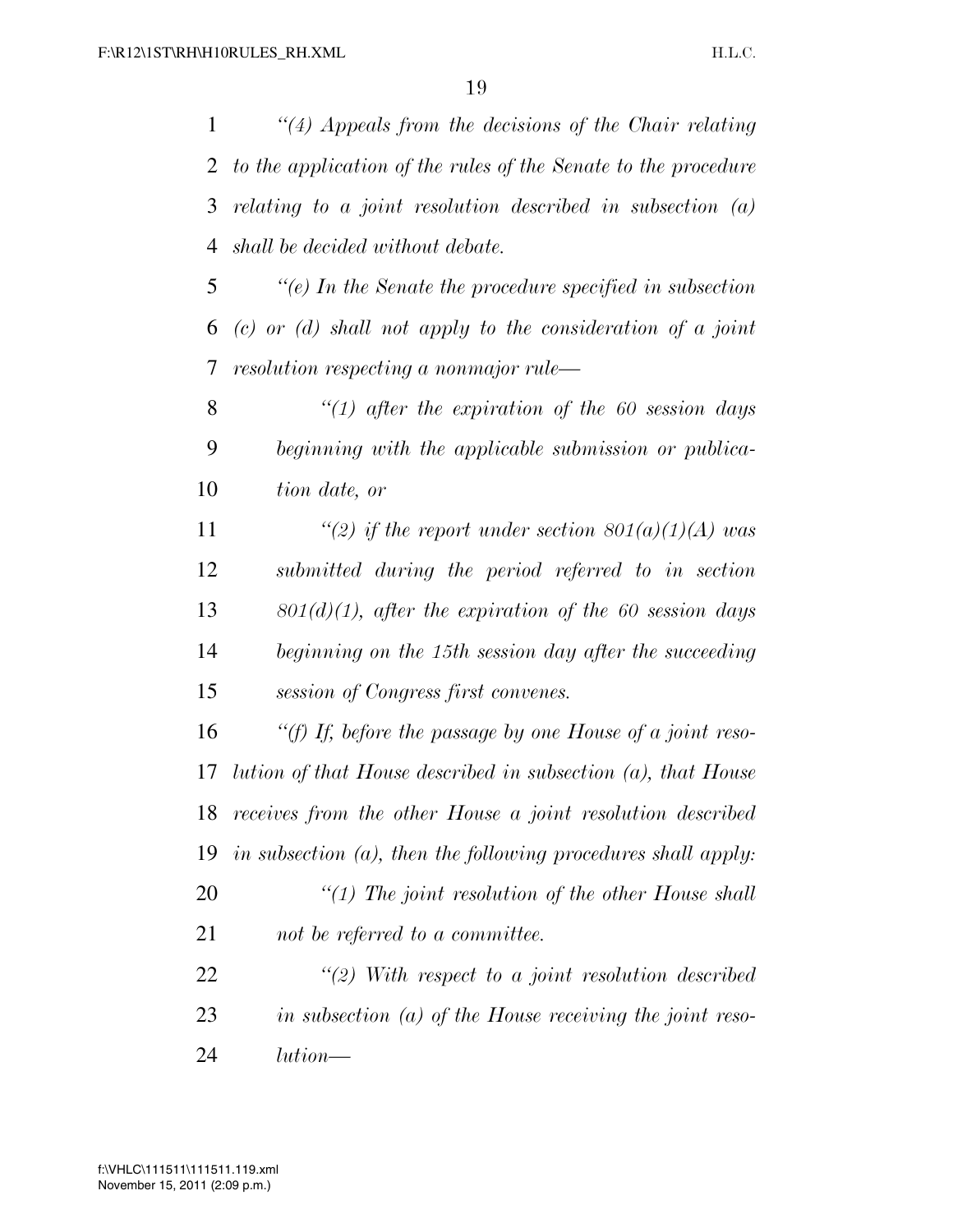| 1              | "(A) the procedure in that House shall be              |
|----------------|--------------------------------------------------------|
| $\overline{2}$ | the same as if no joint resolution had been re-        |
| 3              | ceived from the other House; but                       |
| $\overline{4}$ | "(B) the vote on final passage shall be on             |
| 5              | the joint resolution of the other House.               |
| 6              | "§804. Definitions                                     |
| 7              | "For purposes of this chapter—                         |
| 8              | "(1) The term 'Federal agency' means any agen-         |
| 9              | cy as that term is defined in section $551(1)$ .       |
| 10             | "(2) The term 'major rule' means any rule, in-         |
| 11             | cluding an interim final rule, that the Administrator  |
| 12             | of the Office of Information and Regulatory Affairs of |
| 13             | the Office of Management and Budget finds has re-      |
| 14             | sulted in or is likely to result in—                   |
| 15             | $\lq (A)$ an annual effect on the economy of           |
| 16             | $$100,000,000$ or more;                                |
| 17             | "(B) a major increase in costs or prices for           |
| 18             | consumers, individual industries, Federal, State,      |
| 19             | or local government agencies, or geographic re-        |
| 20             | gions; or                                              |
| 21             | $\lq\lq C$ significant adverse effects on competi-     |
| 22             | tion, employment, investment, productivity, in-        |
| 23             | novation, or on the ability of United States-          |
| 24             | based enterprises to compete with foreign-based        |
| 25             | enterprises in domestic and export markets.            |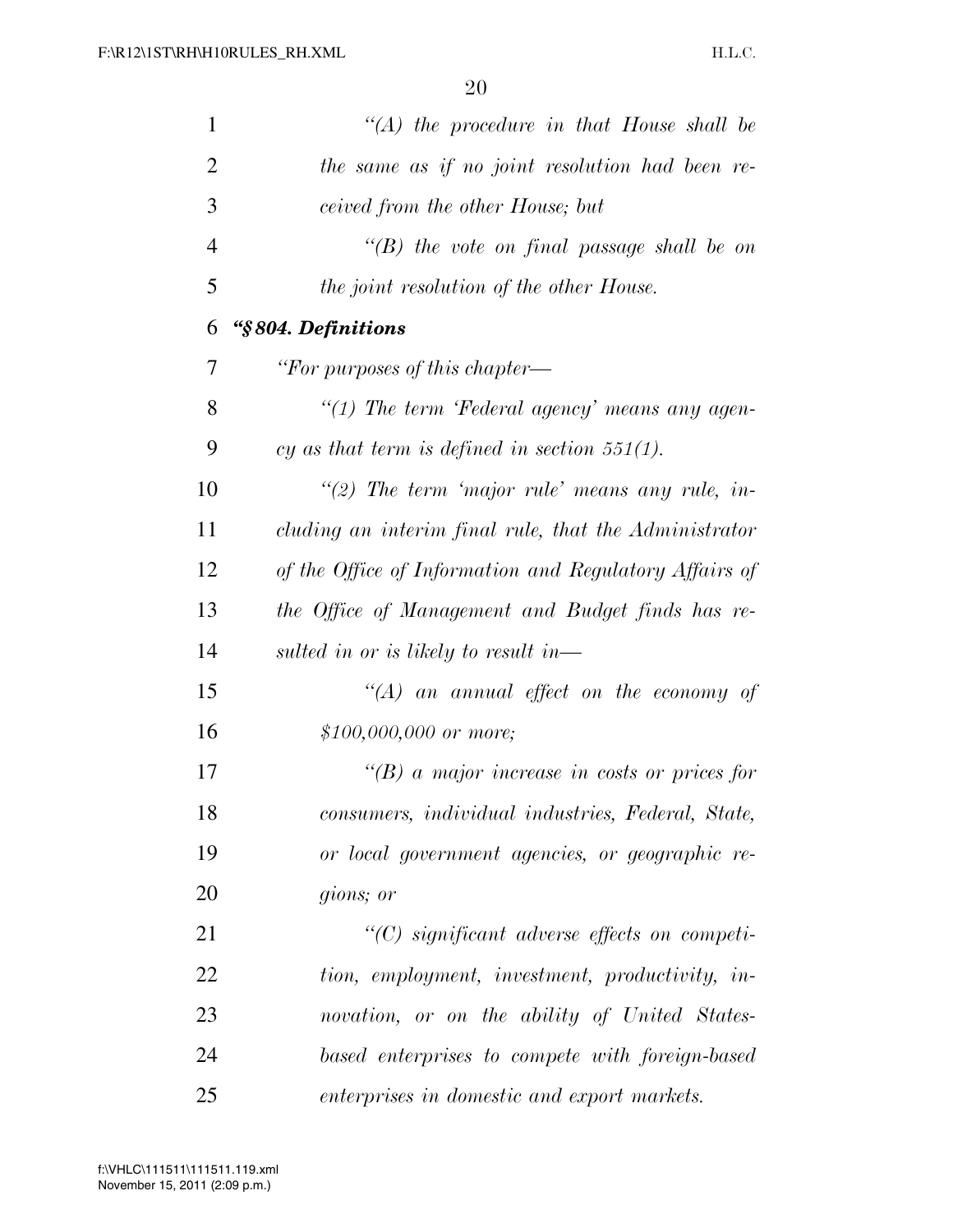| 1              | $\lq(3)$ The term 'nonmajor rule' means any rule          |
|----------------|-----------------------------------------------------------|
| $\overline{2}$ | that is not a major rule.                                 |
| 3              | $\lq(4)$ The term 'rule' has the meaning given such       |
| $\overline{4}$ | term in section 551, except that such term does not       |
| 5              | $include -$                                               |
| 6              | "(A) any rule of particular applicability,                |
| 7              | including a rule that approves or prescribes for          |
| 8              | the future rates, wages, prices, services, or allow-      |
| 9              | ances therefore, corporate or financial structures,       |
| 10             | reorganizations, mergers, or acquisitions thereof,        |
| 11             | or accounting practices or disclosures bearing on         |
| 12             | any of the foregoing;                                     |
| 13             | $\lq\lq(B)$ any rule relating to agency manage-           |
| 14             | ment or personnel; or                                     |
| 15             | "(C) any rule of agency organization, pro-                |
| 16             | cedure, or practice that does not substantially af-       |
| 17             | fect the rights or obligations of non-agency par-         |
| 18             | ties.                                                     |
| 19             | "§805. Judicial review                                    |
| 20             | $\lq(a)$ No determination, finding, action, or omission   |
| 21             | under this chapter shall be subject to judicial review.   |
| 22             | "(b) Notwithstanding subsection (a), a court may de-      |
| 23             | termine whether a Federal agency has completed the nec-   |
| 24             | essary requirements under this chapter for a rule to take |
| 25             | effect.                                                   |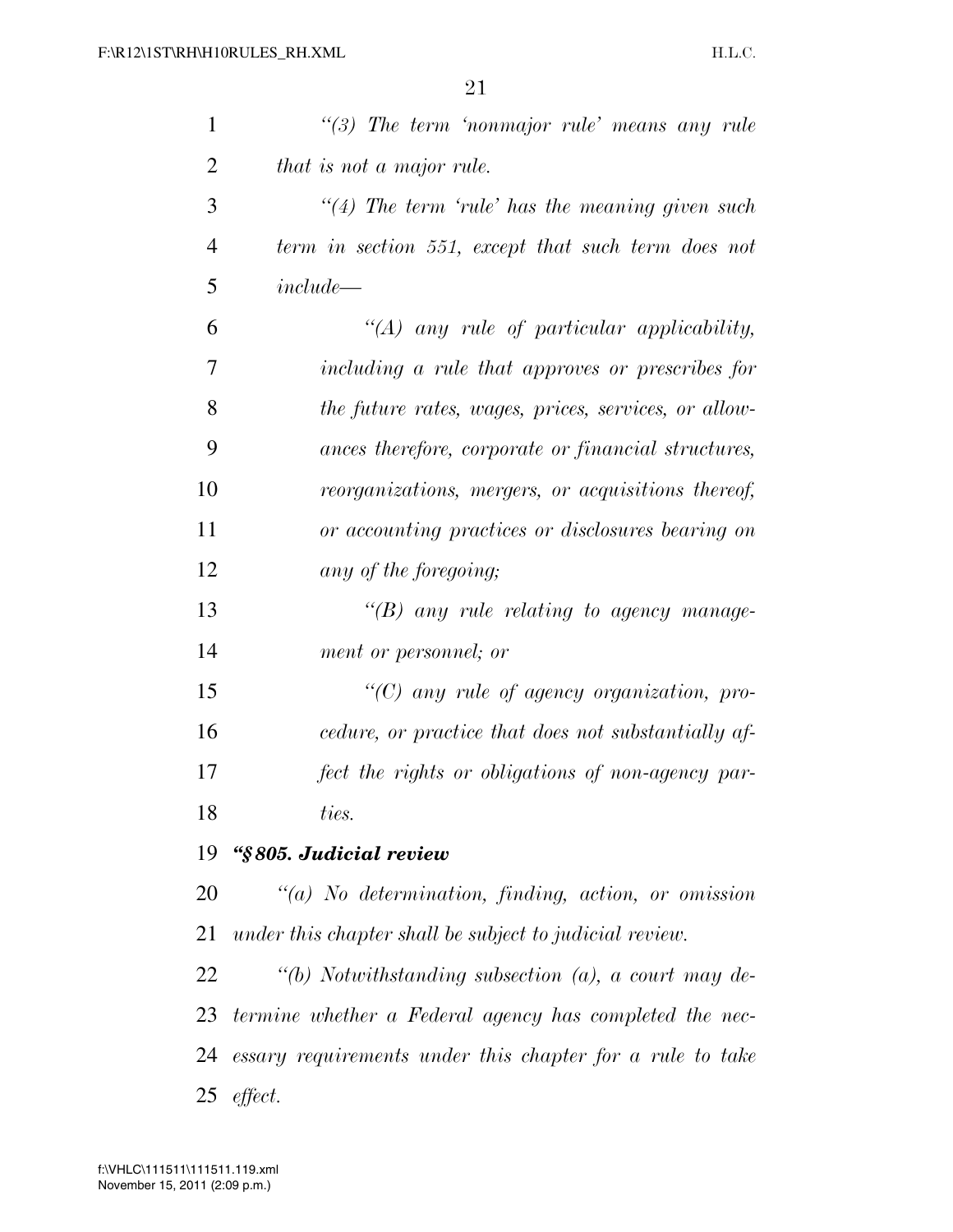*''(c) The enactment of a joint resolution of approval under section 802 shall not be interpreted to serve as a grant or modification of statutory authority by Congress for the promulgation of a rule, shall not extinguish or affect any claim, whether substantive or procedural, against any alleged defect in a rule, and shall not form part of the record before the court in any judicial proceeding concerning a rule except for purposes of determining whether or not the rule is in effect.* 

#### *''§ 806. Exemption for monetary policy*

 *''Nothing in this chapter shall apply to rules that con- cern monetary policy proposed or implemented by the Board of Governors of the Federal Reserve System or the Federal Open Market Committee.* 

### *''§ 807. Effective date of certain rules*

*''Notwithstanding section 801—* 

 *''(1) any rule that establishes, modifies, opens, closes, or conducts a regulatory program for a com- mercial, recreational, or subsistence activity related to hunting, fishing, or camping; or* 

 *''(2) any rule other than a major rule which an agency for good cause finds (and incorporates the finding and a brief statement of reasons therefore in the rule issued) that notice and public procedure*